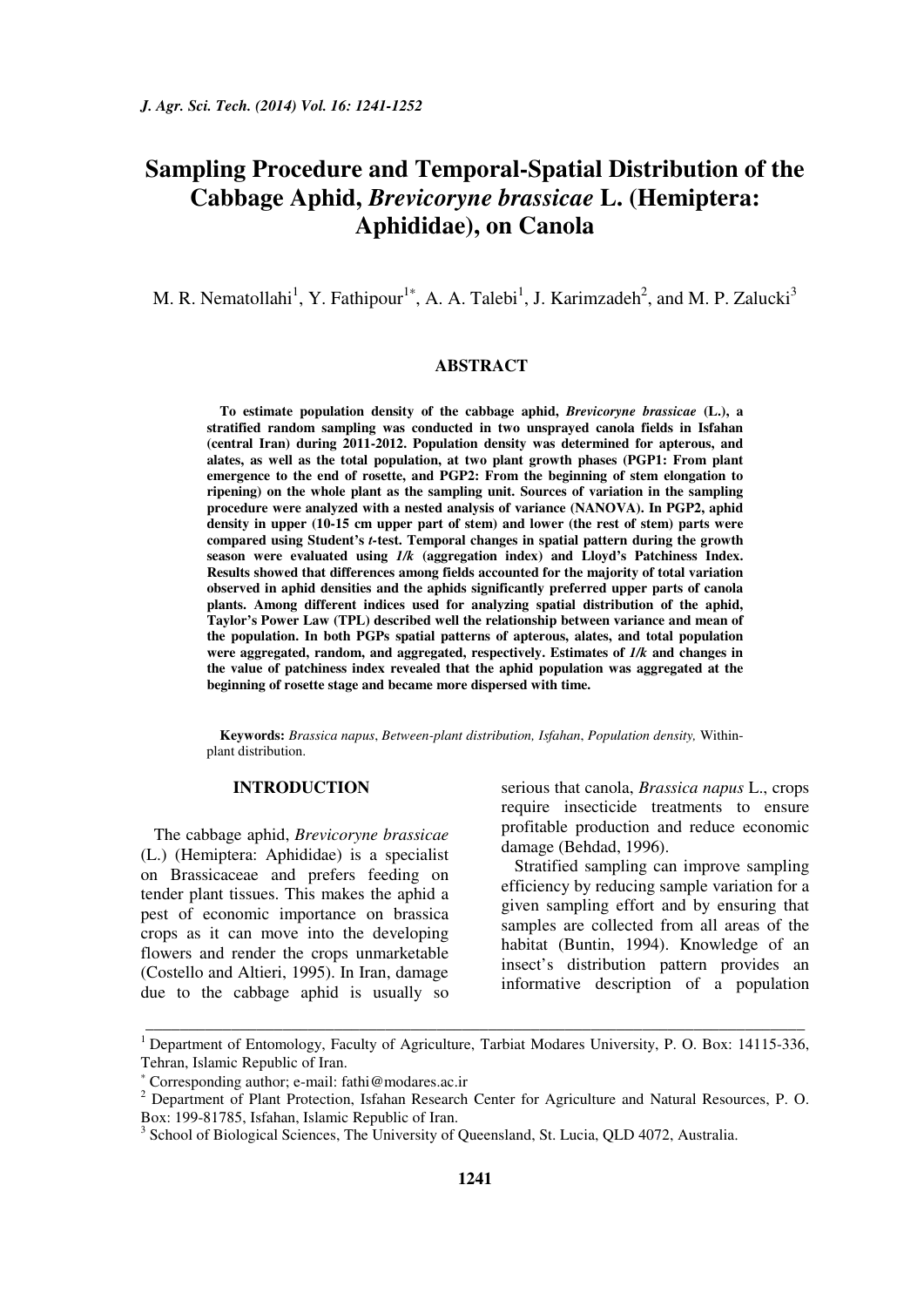(Iwao, 1968). It can also affect the sampling program and the method of analysis of the data (Southwood and Henderson, 2000).

 Cabbage aphid is among the most serious pest insects of canola production in Iran and the development of a sound sampling procedure for accurate density estimation is a prerequisite for integrated pest management programs. The present study aimed to develop a sampling procedure suitable for population dynamics studies of the cabbage aphid on canola, and to determine the within- and between-plant distributions and temporal changes in spatial pattern of the aphid in canola fields.

## **MATERIALS AND METHODS**

#### **The Study Site**

The experiment was conducted in Baraan region (32 $^{\circ}$  30' 34" N and 51 $^{\circ}$  49' 57" E, at 1,547 m altitude) of Isfahan county (central Iran), during 2011-2012. The experimental fields were in a typical area of commercial canola production. Canola, cv. Okapi (the most common cultivar grown in Isfahan province), was sown in two separate fields on  $29<sup>th</sup>$  September 2011, i.e. early enough to become naturally infested with immigrant alate aphids. Each field was  $500 \text{ m}^2$ , and divided into two equal blocks. Recommended cultural and agronomic practices were adopted from sowing to harvest. No insecticide was sprayed in and around the experimental fields. To encourage uniform aphid colonization, each field was surrounded by nearly 30 m wide fallow area.

#### **Sampling Procedure**

A stratified random sampling scheme was used to estimate aphid numbers. The sampling unit was a whole plant and, based on a preliminary sampling, ten samples were randomly taken within each block (20 plants/field). Samples were taken weekly

and a total of 1,280 plants were sampled in a 32-week period (October 2011-June 2012). Growth stages of the crop were recorded using the key provided by Harper and Berkenkamp (1975), with minor modifications. Aphid population density was recorded in two plant growth phases, PGP: from plant emergence to the end of rosette stage (PGP1), and from the beginning of stem elongation to ripening (PGP2). Population density of the aphid was then determined for three different aphid groups: apterous  $(1<sup>st</sup>-4<sup>th</sup> instars and apterous adults)$ , alates (alate  $4<sup>th</sup>$  instars and alate adults), and total population.

Aphids were heat-extracted using the method described by Raworth *et al.* (1984). Before heat extracting, any active insects, including adult alate aphids and adult parasitoid and hyperparasitoid wasps, were collected. The aphid species in the sample were separated, and then all individuals of the cabbage aphid were separated by instars (Raworth *et al.*, 1984) and counted. In samples containing more than 3,000 aphids, numbers were estimated using a volumetric sub-sampling technique and ratio estimation as described by Raworth *et al.* (1984). This technique was accurate when sub-sampling was unbiased with respect to stage/morph distribution, and the ratio of the aphids between the sub-samples and the main sample was adjusted. To check the former, stage/morph distribution in three subsamples were compared with that of the main sample, by means of Chi-square and Bonferroni Chi-square; and to check the latter, a linear regression was used between sub-samples and main sample.

The data were normalized using the *log*   $(x+0.5)$  transformation. Sources of variation in aphid density must be identified to design an efficient sampling program. Therefore, a nested analysis of variance (NANOVA) was calculated for each data set to determine the relative importance of each source of variability, including dates and fields (data sets), blocks per field, and plants per block, in the hierarchical sampling design used in this study.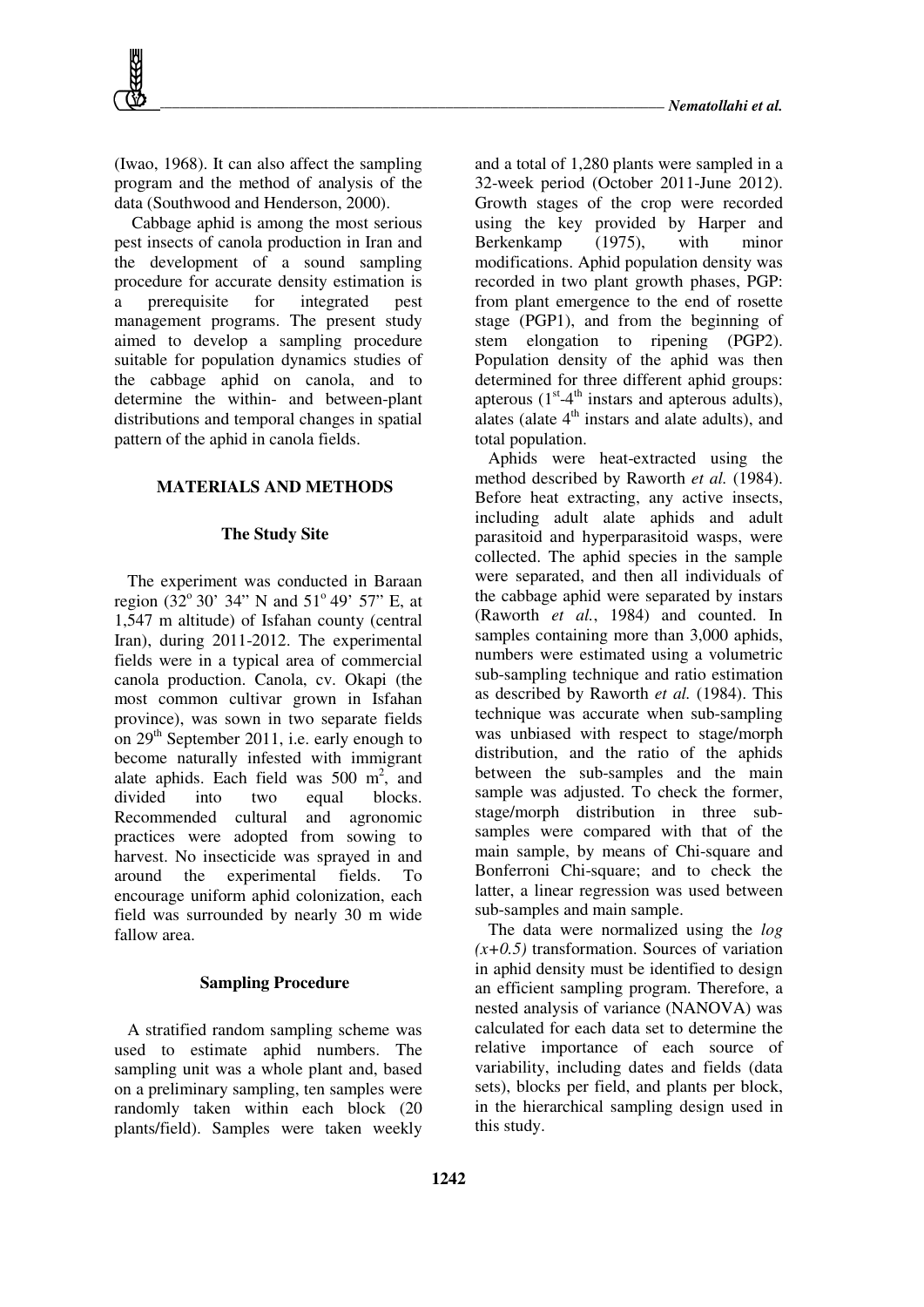# **Population Density and Within-plant Distribution**

Mean number of aphid settling at different plant growth stages were recorded for the three aphid groups. In PGP2, aphid density on each plant was recorded in upper (10-15 cm upper part of the stem) and lower parts (the rest of the stem), and aphid preference for these parts was analyzed using Student's *t*-test. Mean demand (c<sup>\*</sup>), representing the mean number of individuals per sampling unit per individual (Lloyd, 1967), was calculated for different stages of plant growth.

#### **Between-plant Distribution**

To analyze the spatial distribution, means (m) and variances  $(s^2)$  for count of aphid per plant were calculated for each sampling date. Spatial distribution of the aphid was determined using 7 distribution indices, including the variance to mean ratio  $(s^2/m)$ (Southwood and Henderson, 2000), Green's index (Green, 1966) and standardized Morisita's index (Ip) (Smith-Gill, 1975), which Myers (1978) considered as good measures of spatial distribution. Moreover, Lloyd's mean crowding index (m\*) (Lloyd, 1967) and Morisita's index of dispersion  $(I_{\delta})$ (Morisita 1962) were calculated for each data set. Departures from randomness for these indices were assessed by the appropriate goodness of fit formulae (Davis, 1994). Further information on the pattern of distribution was obtained by two regression techniques: Taylor's Power Law (TPL) (Taylor, 1984) and Iwao's Patchiness Regression (IPR) (Iwao, 1968). Homogeneity of intercepts and slopes of TPL for apterous and alates between the two PGPs were evaluated using Student's *t*-test formulae (Feng and Nowierski, 1992): *tintercept= (a1*  $a_2$ <sup> $)/(SE^2_{al} + SE^2_{al})^{1/2}$ </sup> and  $t_{slope}=(b_1 - b_2)$  $b_2$ / $(SE^2_{bl} + SE^2_{b2})^{1/2}$ , where *df= n<sub>1</sub>*+*n<sub>2</sub>*-2, 1 and 2 are PGP1 and PGP2, respectively.

To evaluate temporal changes in spatial pattern of the aphid population during the growing season, an aggregation index (1/k) (Southwood and Henderson, 2000) was used. The method described by Bliss and Owen (1958) was used to estimate the common K (Kc) for the three aphid groups in both PGPs. Because of the stability of TPL, the formula has been widely used to develop sampling program. Therefore, the optimum sample size was re-calculated using TPL coefficients obtained for the total population. Each table or figure has been provided with the corresponding used formulae in detail.

# **RESULTS**

### **Sampling Procedure**

Relative variation of the preliminary sampling was 2.28% and 2.49% for PGP1 and PGP2, respectively, which were less than the 10% recommended by Southwood and Henderson (2000). The calculated sample sizes for PGP1 and PGP2 were 19.99 and 19.18, respectively. The stage/morph distributions in the sub-samples were statistically different, but the differences were not consistent with respect to instars (Table 1). The following regression equation was used to adjust the ratio between volumes of sub-samples and main sample:  $Y = -0.343 + 1.12X$ , ( $r^2 = 0.991$ , df= 5), where *Y* is sub-sample volumes and *X* is main sample volume. The NANOVA analyses for both PGPs (Table 2) showed that differences among fields (data sets) accounted for the majority of total variation in aphid densities; 96% in PGP1 and 88% in PGP2. Blocks/field and plants/block/field contributed little to total variation. Therefore, these strata could be incorporated into above stratum, i. e. fields.

# **Population Density and Within-plant Distribution**

Population density of the aphid changed remarkably during the growing season. Significant differences were found for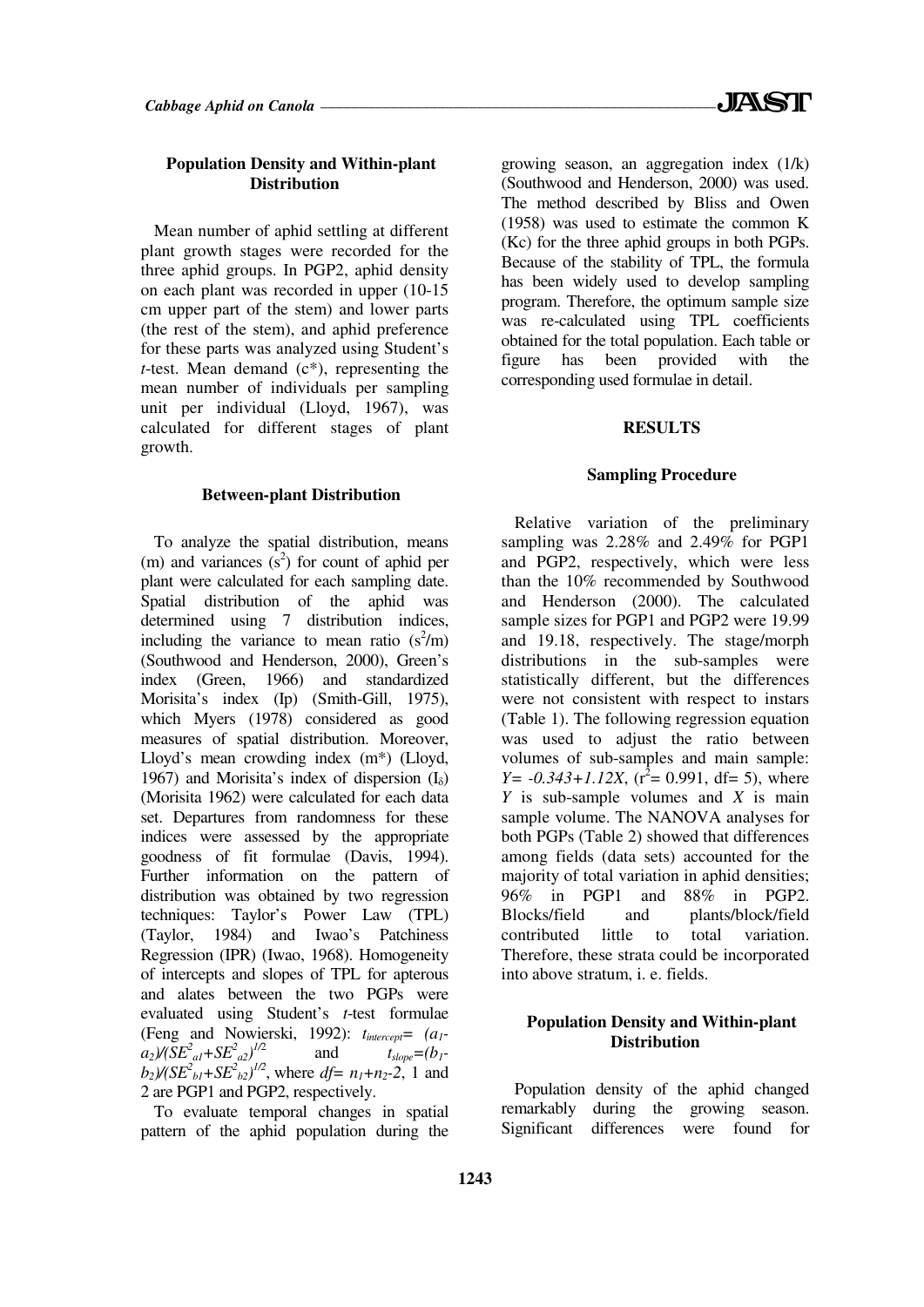| Developmental          |                   | Replication one     |       | Replication two |                   |        |         |        |
|------------------------|-------------------|---------------------|-------|-----------------|-------------------|--------|---------|--------|
| stages/morphs          | <b>Subsamples</b> |                     |       | Main            | <b>Subsamples</b> |        |         | Main   |
|                        |                   | $2*$                | 3     | sample          | $1*$              | $2*$   | $3*$    | sample |
| $1st$ instar           | 0.503             | 0.561a              | 0.512 | 0.516           | 0.547             | 0.505  | 0544a   | 0.499  |
| $2nd$ instar           | 0.227             | 0.249 b             | 0.237 | 0.217           | 0.163a            | 0.202  | 0.224   | 0.256  |
| $3rd$ instar           | 0.113             | 0.028               | 0.100 | 0.102           | 0.065             | 0.075a | 0.080   | 0.96   |
| $4^{\text{th}}$ instar | 0.037             | 0.066c              | 0.053 | 0.057           | 0.064             | 0.053  | 0.038   | 0.050  |
| Alate $4th$ instar     | 0.015             | 0.003               | 0.006 | 0.012           | $0.021$ ab        | 0.015  | 0.012   | 0.009  |
| Apterous adult         | 0.066             | 0.035               | 0.056 | 0.048           | 0.100 b           | 0.079a | 0.022   | 0.047  |
| Alate adult            | 0.056             | 0.056 <sub>bc</sub> | 0.034 | 0.045           | 0.054             | 0.068  | 0.076 b | 0.043  |
| Total aphid            | 316               | 285                 | 320   | 3322            | 367               | 465    | 312     | 3523   |

**Table 1.** Comparison of proportions of stage/morph distribution of the cabbage aphid, *Brevicoryne brassicae* in sub-samples with proportions of stage/morph distribution in the main sample.

\* Subsamples in which stage/morph distributions differed from stage/morph distribution of the main sample, using Chi-square test at *P*< 0.05. Different letters in each sub-sample show which stage/morph category in the sub-sample differed from stage/morph category in the main sample, multiple comparisons using Bonferroni Chi-square test at *P*< 0.05.

**Table 2.** Results of NANOVA computed for total population density of the cabbage aphid, *Brevicoryne brassicae* on canola plant, Isfahan, Iran, 2011-2012.

| $PGP^a$          | Variance source    | df  | Variance component | % of total variation |
|------------------|--------------------|-----|--------------------|----------------------|
| PGP1             | Field <sup>b</sup> | 41  | 59.322             | 96.292               |
|                  | Block/Field        | 42  | 0.436              | 1.173                |
|                  | Plant/Block/Field  | 756 | 0.077              | 2.534                |
|                  | Total              | 839 | 2.990              | 100                  |
| PGP <sub>2</sub> | Field <sup>b</sup> | 21  | 1.563              | 88.353               |
|                  | Block/Field        | 22  | 0.101              | 5.732                |
|                  | Plant/Block/Field  | 396 | 0.105              | 5.912                |
|                  | Total              | 439 | 1.769              | 100                  |

*a* Plant Growth Phases, PGP1: From plant emergence to the end of rosette and PGP2: From the beginning of stem elongation to ripening.

*b* Refer to data set, which is sampling date×field.

population density of the three aphid groups among canola growth stages (Figure 1). The highest density was found in the stem elongation stage, whereas the lowest density occurred in the ripening and rosette stages without significant difference. Population density of alates was always lower than apterous and accounted for only 3.67% of the total population throughout the plant growth period. The rosette stage, or PGP1 accounted for 22.7% of the total population throughout the plant growth. The highest aphid density was found in mid stem elongation and, afterward, it decreased gradually (Figure 2). In PGP2, 65.85 and 34.13% of the total population were found on the upper and lower plant parts, respectively. Student's *t*-tests of the data sets indicated significant preference for the upper part of plants on all sampling dates and aphid groups (Table 3), except for alates in the last sampling date (t-value= 1.49, df= 39,  $P \ge 0.139$ ). Based on calculations of mean demand, the density of conspecific individuals per canola plant that a typical individual of the cabbage aphid could expect ranged from 89 to 26,808 individuals. It was highest in stem elongation and lowest in rosette stages (Table 4).

#### **Between-plant Distribution**

Five non-regression spatial distribution indices (Table 5) showed that aphid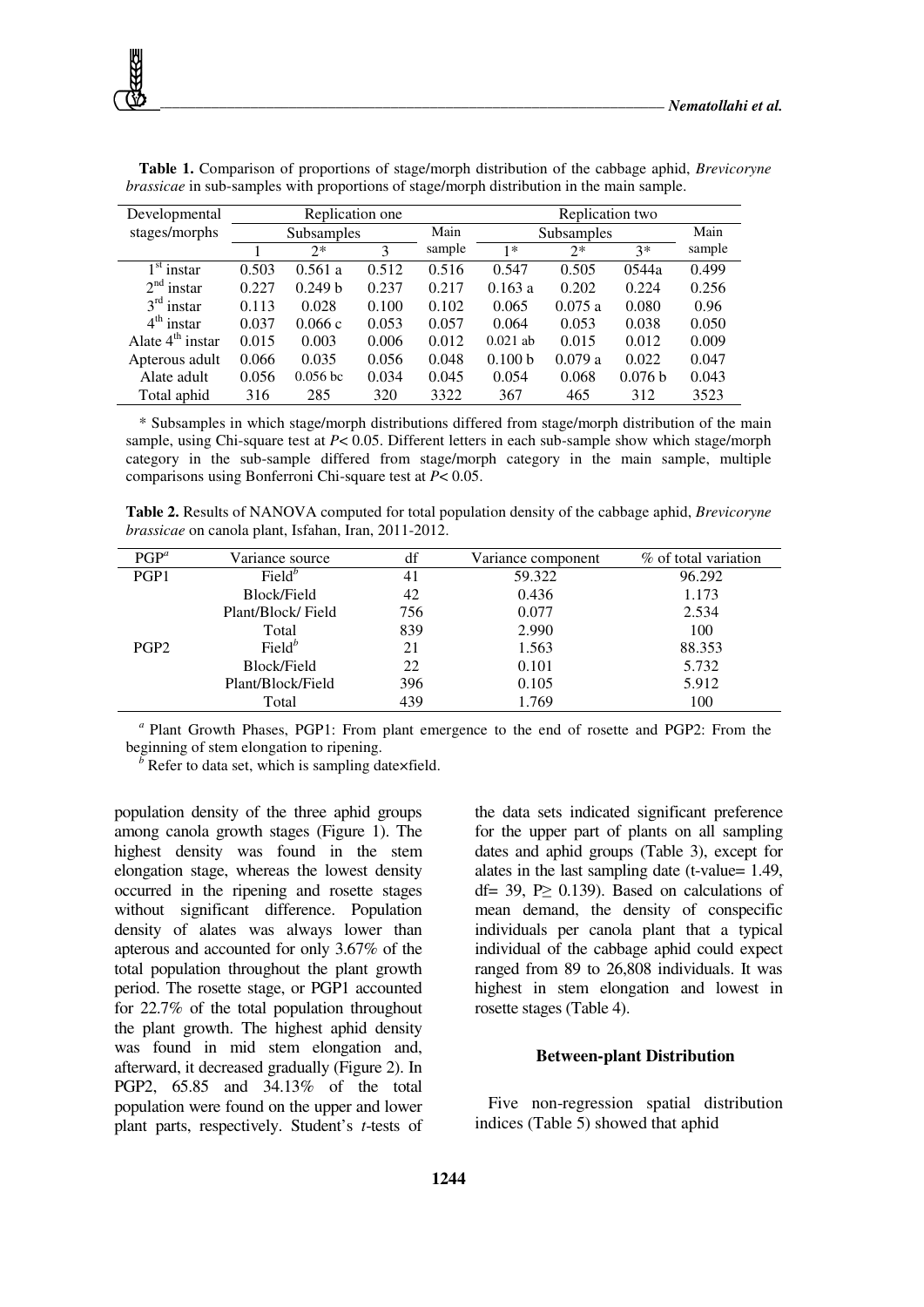





**Figure 1.** Mean number of apterous, alate and total population of the cabbage aphid, *Brevicoryne brassicae* in different canola growth stages. For each aphid group, bars with different letters are significantly different from each other, Duncan's multiple range tests at *P*< 0.05.

**Figure 2.** Mean number of the cabbage aphid, *Brevicoryne brassicae* on upper and lower parts of canola plant in different plant growth stages. Plant growth stages and codes were based on the key provided by Harpper and Berkenkamp (1975).

Table3. Within-plant distribution of the cabbage aphid, *Brevicoryne brassicae* on canola in PGP2<sup>a</sup>, Isfahan, Iran, 2011-2012.

| Aphid group   | Aphids/Plant (Mean±SE) | df                  | $pr > t^{\circ}$ |                 |
|---------------|------------------------|---------------------|------------------|-----------------|
|               | Lower part of plant    | Upper part of plant |                  |                 |
| Apterous      | $3847.1 \pm 201.65$    | 7448.6± 313.82      | 439              | $\leq 0.0001**$ |
| <b>Alates</b> | $127.73 \pm 3.62$      | $266.19 \pm 10.29$  | 439              | $\leq 0.0001**$ |
| Total         | $3974.8 \pm 204.76$    | 7714.8±322.94       | 439              | $< 0.0001**$    |
|               |                        |                     |                  |                 |

<sup>a</sup> 2<sup>nd</sup> Plant Growth Phase: From the beginning of stem elongation to ripening.

*b* Significant differences between means (unequal variances), using paired Student's *t*-test at *P*≤ 0.01.

Table 4. Estimates of mean demand<sup>a</sup> (mean± SE) for the cabbage aphid, *Brevicoryne brassicae* in different plant growth stages of canola, Isfahan, Iran, 2011-2012.

| Plant growth stage | Mean±SE for aphid groups |                    |                        |  |  |  |
|--------------------|--------------------------|--------------------|------------------------|--|--|--|
|                    | Apterous                 | Alates             | Total population       |  |  |  |
| Rosette            | $1835 \pm 443.85$        | $89.68 \pm 8.65$   | $175.91 \pm 439.64$    |  |  |  |
| Stem elongation    | 26808.09±2833.55         | $812.80 \pm 81.16$ | $26018 \pm 2755.31$    |  |  |  |
| Flower             | $10525.23 \pm 3024.12$   | $338.38 \pm 70.65$ | $10293.6 \pm 92959.24$ |  |  |  |
| Ripening           | 1488.39± 74.30           | $165.19 \pm 26.12$ | $1331.68 \pm 48.88$    |  |  |  |

*a* Calculated by the formula of  $c^* = m^* + 1$ , where  $c^*$  is mean demand, and  $m^*$  is Lloyd's mean crowding index (Lloyd, 1967).

Table 5. Range of five spatial distribution indices and percentage of aggregated data set<sup>a</sup> for the cabbage aphid, *Brevicoryne brassicae* on canola, Isfahan, Iran, 2011-12.

| Index                            | Apterous |                       | <b>Alates</b> |                       | Total population |                     |
|----------------------------------|----------|-----------------------|---------------|-----------------------|------------------|---------------------|
|                                  | $\%$     | Range                 | $\%$          | Range                 | %                | Range               |
| $S^2/m^b$                        | 100      | 2.07 to 163.39        | 100           | 1.68 to 30.89         | 96.87            | $0.89$ to $160.50$  |
| Lloyd's mean crowding $(m^*)^c$  | 100      | 3.98 to 104.17        | 100           | 2.72 to 40.37         | 96.87            | $-0.37$ to $103.17$ |
| Green's $(C_x)^d$                | 100      | $0.0 \text{ to } 1.0$ | 100           | $0.0 \text{ to } 1.0$ | 100              | $-0.0$ to 1.0       |
| Morisita's $(I_{\delta})^e$      | 100      | to 3.04<br>1.0        | 100           | 1.0 to 1.30           | 100              | $0.99$ to 1.52      |
| Standardized Morisita's $(Ip)^f$ | 100      | $-0.50$ to $-0.47$    | 100           | $-0.50$ to $-0.49$    | 100              | $-0.50$ to $-0.49$  |

<sup>a</sup>Data set is sampling date×field, (n= 40 for each sampling date);  $b-e$  For each index, departure from randomness for each data set was evaluated with a *z-*value (Southwood and Henderson, 2000 ); with a *z*-value (Lloyd, 1967); with an  $x^2$  analysis (Green, 1966); with a *z*-value (Davis, 1994), respectively, <sup>f</sup> The values range from -1.0 to 1.0 and the 99% confidence limits for randomness are standardized to -0.5 and 0.5 (Smith-Gill, 1975).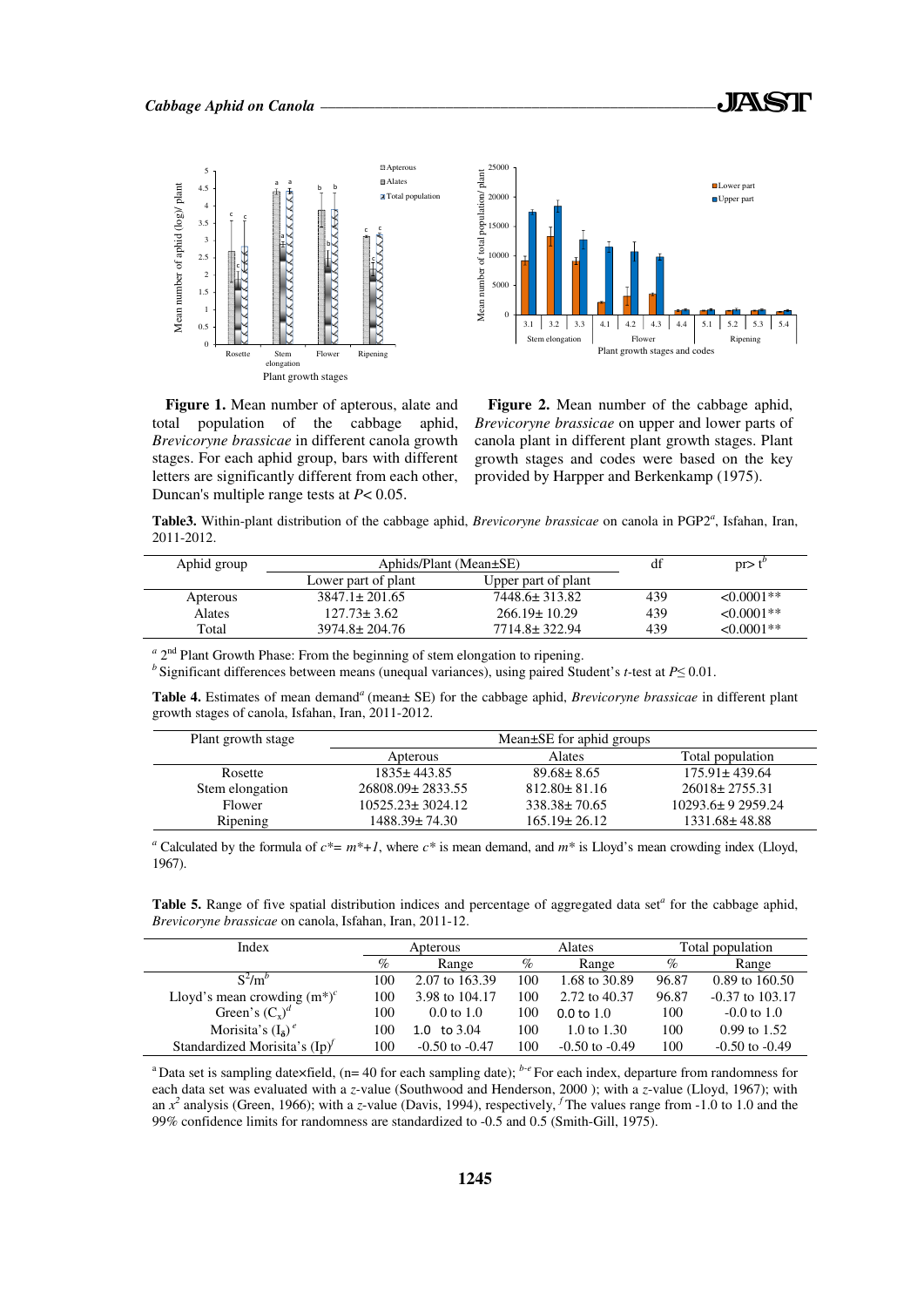population had an aggregated distribution for all data sets, except total population for  $s^2/m$  and  $m^*$ , for which nearly 4% of data sets had a random distribution. TPL provided a good fit of the data for different aphid groups, and  $r^2$  values ranged from 0.51 to 0.95 (Table 6). Coefficient of '*b*' indicated that the distributions of apterous and total population were aggregated. Alate aphid, however, showed a random pattern. Statistical tests for homogeneity revealed that the slopes and intercepts of TPL for apterous and alates did not differ between two PGPs (df= 30, P< 0.05; for apterous: *t*value<sub>*a*</sub>= 0.466, *t*-value<sub>*b*</sub>= 0.014; for alates: *t*value<sub>*a*</sub>= 0.619, *t*-value<sub>*b*</sub>= -0.617). Regarding  $\alpha$  and  $\beta$  parameters of the IPR, Davis (1994) defined three major types of aggregation patterns. Based on this grouping, all aphid groups, except apterous in PGP2, had dispersions with constant tendency for

aggregation (α= 0, β> 1). Apterous aphid in PGP2, however, had random distribution of clumps with constant clump size ( $\alpha$  > 0,  $\beta$  = 1) (Table 7).

The estimates of the aggregation index (1/k), with respect to mean aphid density at different plant growth stages were consistently more than zero for all 32 observations (Figure 3). It ranged from 0.0005 to 2.0869 for apterous, 0.005 to 0.310 for alates, and 0.0007 to 0.536 for total population. This index showed close aggregation at the rosette stage, especially for alates. However, from the beginning of the stem elongation onwards, which coincided with increase in aphid density, the index decreased to between 0.0 and 0.5. Patchiness changed with density over time (Figure 4). The spatial pattern was aggregated in the beginning of plant growing season, when the aphid density was

**Table 6.** Parameters from Taylor's Power Law regression for the cabbage aphid, *Brevicoryne brassicae* on canola, Isfahan, Iran, 2011-2012.

| $PGP^a$          | Aphid    | df | $F^b$      | (adj) | $a\pm SE$        | $b \pm SE$      | $t_{cal}^c$ |
|------------------|----------|----|------------|-------|------------------|-----------------|-------------|
|                  | group    |    |            |       |                  |                 |             |
| PGP1             | Apterous | 20 | $111.53**$ | 0.85  | $0.65 \pm 0.35$  | $1.26 \pm 0.12$ | $2.19*$     |
|                  | Alates   | 20 | $22.15**$  | 0.51  | $0.14 \pm 0.52$  | $1.29 \pm 0.27$ | 1.07        |
|                  | Total    | 20 | 71.91**    | 0.78  | $0.07 \pm 0.49$  | $1.44 \pm 0.17$ | $2.59*$     |
| PGP <sub>2</sub> | Apterous | 10 | $135.58**$ | 0.93  | $0.41 \pm 0.41$  | $1.26 \pm 0.11$ | $2.40*$     |
|                  | Alates   | 10 | $23.86**$  | 0.73  | $-0.45 \pm 0.80$ | $1.55 \pm 0.32$ | 1.74        |
|                  | Total    | 10 | 158.86**   | 0.95  | $0.046 \pm 0.01$ | $1.34 \pm 0.11$ | $3.24*$     |

 $a<sup>a</sup>$  Plant Growth Phases, PGP1: From plant emergence to the end of rosette and PGP2: From the beginning of stem elongation to ripening; <sup>b</sup> Significant at  $P < 0.01$  (\*\*) for  $H_0$ :  $b = 0$ ,  $c$  Significant  $P <$ 0.05 (\*) for *H0: b=1*, *tcal=(b-1)/SEb*, *df= n-1* (Feng and Nowierski, 1992).

**Table 7.** Parameters from Iwao's Patchiness Regression for the cabbage aphid, *Brevicoryne brassicae* on canola, Isfahan, Iran, 2011-12.

| $PGP^a$          | Aphid    | df | $F^b$     | $^{2}$ (adj) | $\alpha \pm SE$   | $t_{cal}$ for | $\beta \pm SE$  | $t_{cal}$ for |
|------------------|----------|----|-----------|--------------|-------------------|---------------|-----------------|---------------|
|                  | group    |    |           |              |                   | $\alpha^{c}$  |                 | $\beta^a$     |
| PGP1             | Apterous | 20 | 43536.4** | 0.99         | $21.23 \pm 12.56$ | 1.69          | $1.01 \pm 0.00$ | $2.39*$       |
|                  | Alates   | 20 | 25397**   | 0.99         | $0.87 \pm 1.92$   | 0.45          | $1.05 \pm 0.02$ | $2.38*$       |
|                  | Total    | 20 | 45711.3** | 0.99         | $16.70 \pm 12.59$ | 1.33          | $1.01 \pm 0.00$ | $2.58*$       |
| PGP <sub>2</sub> | Apterous | 10 | 471644**  | 0.99         | $16.09 \pm 7.09$  | $2.27*$       | $1.00 \pm 0.00$ | 2.17          |
|                  | Alates   | 10 | 15211.2** | 0.99         | $0.85 \pm 3.98$   | 0.21          | $1.02 \pm 0.01$ | $3.06*$       |
|                  | Total    | 10 | 4715933** | 0.99         | $13.35 \pm 7.31$  | 1.83          | $1.00 \pm 0.00$ | $2.75*$       |

<sup>a</sup> Plant Growth Phases, PGP1: From plant emergence to the end of rosette and PGP2: From the beginning of stem elongation to ripening; <sup>*b*</sup> Significant at *P*< 0.01 (\*\*) for  $H_0$ *: b=0*; <sup>*c*</sup> Significant at  $P < 0.05$  (\*) for  $H_0$ :  $\alpha = 0$ ,  $t_{cal} = \alpha / SE_a$ ,  $df = n-1$  (Davis, 1994), <sup>*d*</sup> Significant at P< 0.05 (\*) for  $H_0$ :  $\beta = 1$ ,  $t_{cal} = (\beta - 1)/SE_{\beta}$ , *df*= *n*-1 (Feng and Nowierski, 1992).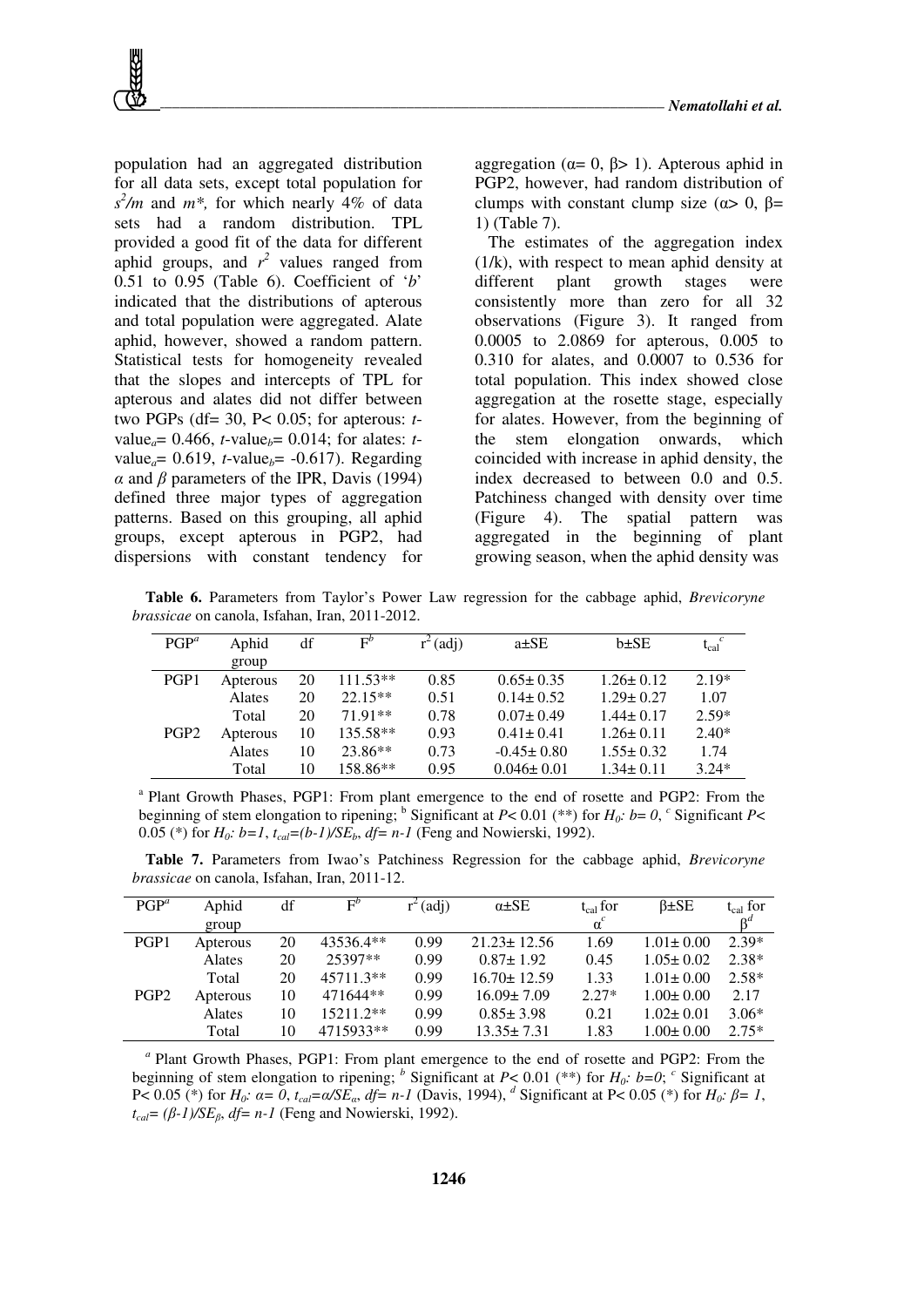

Figure 3. Temporal changes in the estimates of the aggregation index (1/k) in relation to mean density (m) of the cabbage aphid, *Brevicoryne brassicae* on canola, Isfahan, Iran, 2011-2012. It was calculated by the formula of *1/k= (m\*/m)-1*, where: *1/k* is aggregation index or Cassie's index C and *(m\*/m)* is Lloyd's patchiness index. The values of  $1/k <$ ,  $=$ , and  $> 0$  represent regularity, randomness, and aggregation of the population in spatial pattern, respectively (Feng and Nowierski, 1992).



**Figure 4.** Within-field distribution of the cabbage aphid, *Brevicoryne brassicae* during growth season on canola, Isfahan, Iran, 2011-2012. Lloyd's Patchiness Index was calculated as *m\*/m*, where *m\** is Lloyd's mean crowding index and calculated as  $m^* = m + ((s^2/m) - 1)$ , in which *m* is mean and  $s^2$  is variance of mean (Lloyd, 1967).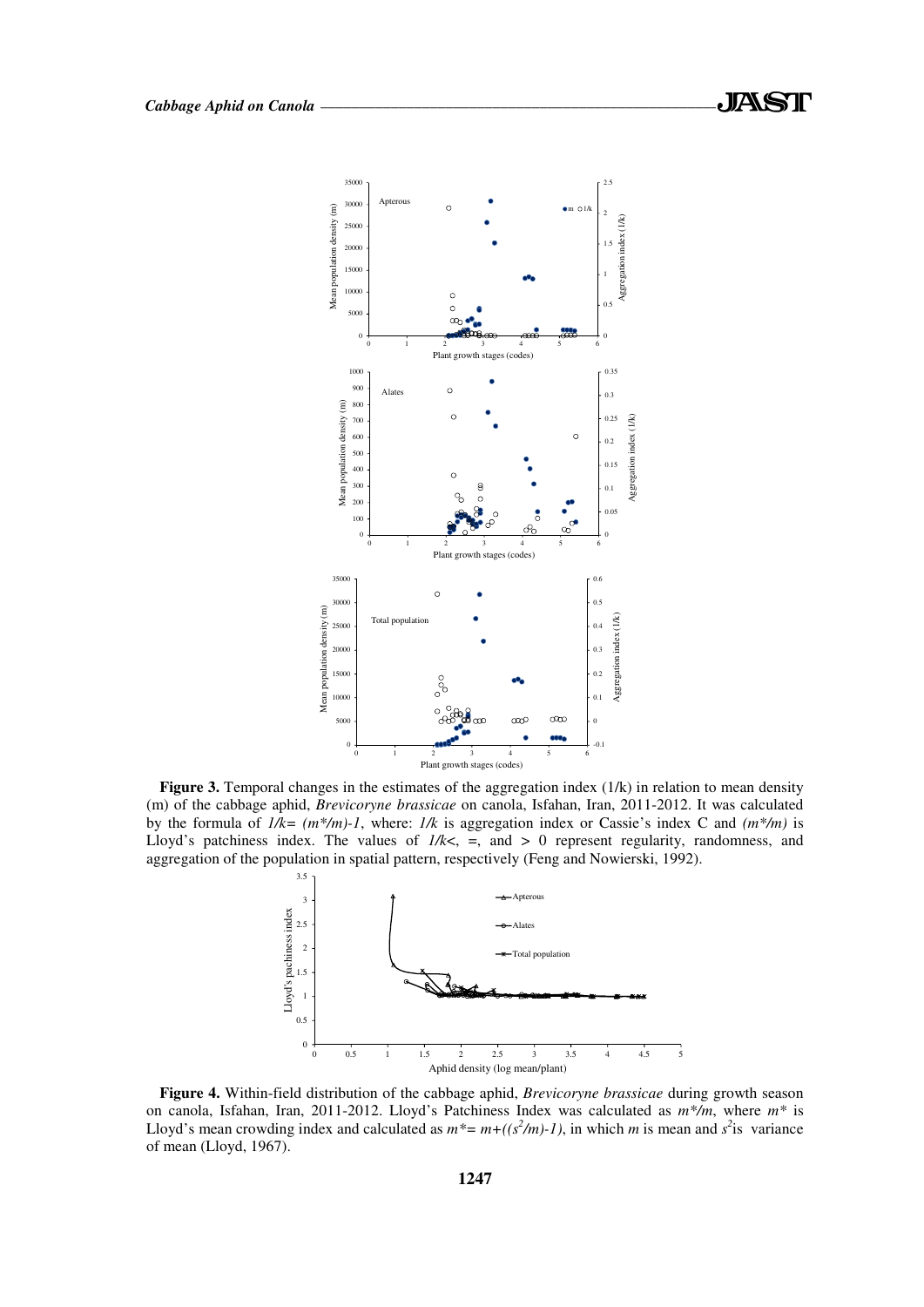low. As the aphid population increased during the season, the size of aggregate was gradually reduced. The fit of a *k<sup>c</sup>* is justified only for apterous and total population in PGP2, with the values of 563.01 and 570.36, respectively. Figure 5 shows the optimum sample size required to estimate the mean of the total population of the aphid within 10% precision. At low densities, larger sample size is required. However, with increasing the mean density, the required sample size decreased rapidly.

#### **DISCUSSION**

Among several aphids infesting different brassica crops, generally cabbage aphid was the most prevalent during the growing season (e.g. Trumble, 1982; Raworth *et al.,* 1984). The sampling procedure was unbiased because the aphid lived exclusively on plant tissues and, in any block, the chances of selecting one plant in a sample was equal. Results showed that methods of heat-extracting and volumetric sub-sampling used on the kale, *Brassica oleracea* L. (Rawoth *et al.*, 1984), were also good for the aphid estimation on canola. The results of NANOVA suggested that substantial gains in precision could be realized by selecting the proper size of sampling unit. Therefore, a random sampling procedure could provide accurate estimate of the cabbage aphid population density in canola fields.

It seems that during the growth of stems and initiation of inflorescence, mature leaves of canola become unsuitable for the aphid development and it tended to aggregate on newly formed stems, leading to the highest aphid density in stem elongation stage. Trumble (1982) reported that the cabbage aphid occurred primarily on the highest and youngest leaves and readily migrated into the developing heads on Broccoli. These findings stressed on the role of host plant phenology in the population dynamics of the aphid. Sampling only upper part (10-15 cm upper part of plant's stems) may underestimate the aphid population density on canola, and is unsuitable for absolute estimation of aphid density. The tendency of the aphid to exhibit settling or feeding preference for the upper part necessitates the inspection of both stem parts when sampling for the cabbage aphid.

Non-uniform vertical distribution of aphids on the host plants is also reported for



**Figure 5.** Relationship between optimum sample size (number of canola plant) and mean population density (number of total cabbage aphid/plant), for 10% level of precision. It was calculated by the formula of  $n = a(t_{\alpha/2}/d)^2(m^{b-2})$ , where '*a*' and '*b*' are Taylor's coefficients,  $t_{\alpha/2}$  is the upper  $\alpha/2$  part of the standard normal distribution (for large samples  $t_{\alpha/2}=1.96$ ), d is fixed proportion of the mean and m is sample mean (Buntin, 1994).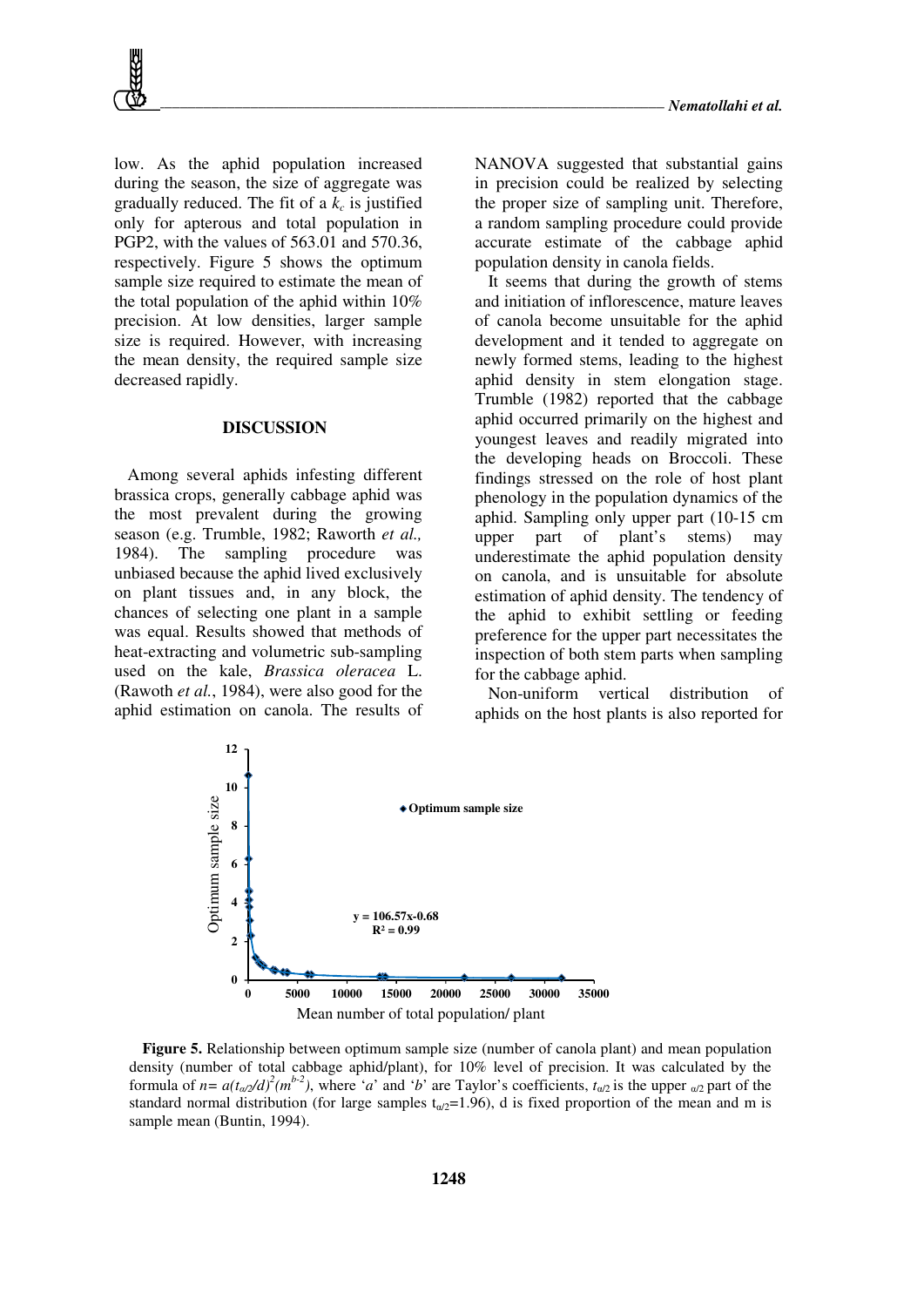other aphid species (Jansson and Smilowitz, 1985; McCornack *et al.,* 2008). This vertical distribution may be related to plant phenology (Jansson and Smilowitz, 1985). The factors that influence preference of the cabbage aphid on canola plant parts are not known. This phenomenon may be partly because this aphid, like the soybean aphid, *Aphis glycines* Matsumura, colonized the newly developed plant parts (i.e. upper plant parts) at first (McCornack *et al.,* 2008). Mean demand, which is a concept related to Lloyd's mean crowding, represents the density of individuals (including self) per sampling unit that a typical individual can expect (Hartley and Shorrocks, 2002). Both of these can be used more generally as a measure of aggregation in the population, however, mean demand is often a more relevant measure than straightforward mean (Hartely and Shorrocks, 2002). The large values of mean demand indicate strong intraspecific interactions among individuals of the aphid, especially in stem elongation stage.

In general, distribution patterns of arthropods populations, including aphids, in agro- ecosystems commonly exhibit some degree of aggregation (Taylor, 1984). Regarding several non-regression indices, such as  $s^2/m$ ,  $I_{\delta}$  and *k*, population of other aphids, including *Aphis gossypii* Glover on cotton, showed aggregated distribution (Afshari *et al.*, 2009). Departure from aggregation for 4% of the data set could be related to the change from aggregated to random distribution on the  $6<sup>th</sup>$  data set, which may be the result of unusual low total population density on this date. The result was in accordance with Myers (1978), who stated that Green's index and standardized Morisita's index were not influenced by population density and are good measures for describing spatial distribution.

TPL regression showed that alates had a random distribution. The same result was reported by Afshari and Dastranj (2010) for alates of cereal aphids. The good fit of

TPL to the data, is also confirmed by comparing the calculated coefficients to the typical range of the Taylor's coefficients, in which coefficient '*a*' values ranged from 1 to 20 for highly aggregated species, and coefficient '*b*' values ranged from 1 to 1.6 (Wilson, 1994). In the present study, the spatial pattern of alates and apterous when using non-regression indices was similar, but their patterns were different when using regression indices. The similar results were found for different growth stages of *Hypera postica* (Gyllenhal) (Moradi-Vajargah *et al.*, 2011). Based on homogeneity tests TPL parameters are independent of the plant growth stage. Homogeneity of the spatial pattern throughout the growth season was also reported for other aphids like *Sitobion avenae* (F.) (Ward *et al.,* 1986). In present study, IPR regression had high values of  $r^2$ . However, the range of means is very high and based on Davis (1994) it seems that IPR provides biased estimates. In general, among different studied spatial distribution indices, TPL could describe well the relationship between variance and mean of the data sets. Suitability of TPL over IPR is reported for other aphids (Elliot and Kieckhefer, 1986; Celini and Vaillant, 2004), and also for some mites (Darbemamieh *et al.,* 2009; Khodayari *et al.,* 2010; Rahmani *et al*., 2010).

The general trend of aphid distribution during the growth season in the field has been reported as follows: during the initial phase of infestation, it is random and becomes contagious as each aphid reproduces and increases its population (Southwood and Henderson, 2000). Temporal trend of spatial dispersion of the cabbage aphid in the present study is different from the abovementioned general trend, and is the same as reported by Badenhausser (1994) for *Brachycaudus helichrysi* Kalt. It seems that the crop is colonized by alates, which do not always have random distribution. Aphid colonies built up around the successfully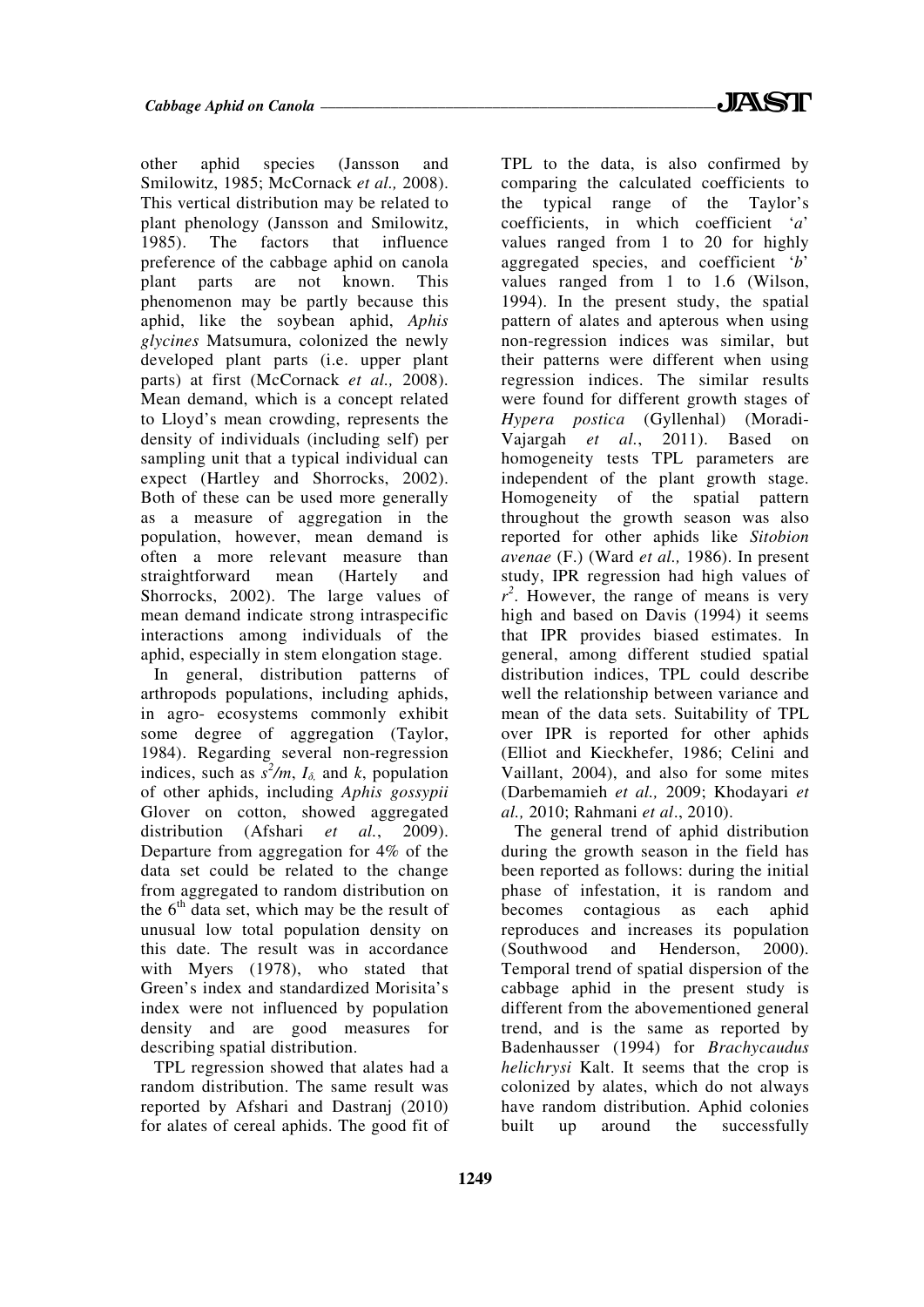established alate landings, and this resulted in aggregated distribution for apterous, even at the beginning of infestation when the overall densities were  $\log$ 

A common *k* could not be fitted to all data, which might be because of the large variation in densities. In general, because '*k*' changes dynamically with density, derivation of a common *k* makes little biological or statistical sense, except possibly when the negative binomial distribution is to be applied over a limited range of densities (Wilson, 1994). The specific sample size used in this study (20 plants/field) was rather large to estimate the mean under a very sensitive precision level of 10%, especially at high population densities.

The aim of the present study was to estimate the number of the cabbage aphid on an absolute basis (density per canola plant). Since the results of this type of sampling may be used to derive functional relationships, a greater number of sampling units may have to be examined to achieve sufficient reliability in the estimate (Wilson, 1994). This sampling procedure, however, is labor intensive and time-consuming and would not be suitable for monitoring programs. Although an accurate sampling method is not necessary for commercial monitoring or implementing control tactics, development of a reliable monitoring program depends on adequate knowledge of the target pest, including within- and between-plant distribution patterns and factors responsible for the observed patterns. The present study provides this type of necessary knowledge for the cabbage aphid on canola and will be used to develop an efficient monitoring scheme.

#### **ACKNOWLEDGEMENTS**

The authors wish to express their appreciation to Tarbiat Modares University for financial support and Isfahan Research

Center for Agriculture and Natural Resources for technical support.

#### **REFERENCES**

- 1. Afshari, A. and Dastranj, M. 2010. Density, Spatial Distribution and Sequential Sampling Plans for the Cereal Aphids Infesting Wheat Spike in Gorgan Region, Northern Iran. *Plant Protec. (Sci. J. Agr.),* **32:** 89-102.
- 2. Afshari. A., Soleiman-Negadian, E. and Shishebor, P. 2009. Population Density and Spatial Distribution of *Aphis* g*ossypii* Glover (Homoptera: Aphididae) on Cotton in Gorgan, Iran. *J. Agr. Sci. Tech.,* **11:** 27-38.
- 3. Badenhausser, I. 1994. Spatial Patterns of Alatae and Apterous Morphs of the *Brachycaudus helicherisi* (Homoptera: Aphididae) in Sunflower Fields. *Environ. Entomol.,* **23:** 1381-1390.
- 4. Behdad, E. 1996. *Iran Phytomedicine Encyclopedia: Plant Pests, Diseases and Weeds*. Volume 1. Yadbood Publication, Isfahan, Iran. 572PP.
- 5. Bliss, C. I. and Owen, A. R. G. 1958. Negative Binomial Distributions with a Common. *K. Biometrika*, **45**: 37-58.
- 6. Buntin, G. D. 1994. Developing a Primary Sampling Program. In: "*Handbook of Sampling Methods for Arthropods in*  Agriculture", (Eds.): Pedigo, L. P. and Buntin, G. D.. CRC Press, PP. 99-115.
- 7. Celini, L. and Vaillant, J. 2004. A Model of Temporal Distribution of *Aphis gossypii*  Glover (Homoptera: Aphididae) on Cotton. *J. Appl. Entomol.,* **128:** 133-138.
- 8. Costello, M.J. and Altieri, M.A. 1995. Aboundance, Growth Rate and Parasitism of *Brevicoryne brassicae* and *Myzus persicae* (Homoptera: Aphididae) on Broccoli Grown in Living Mulches. *Agr. Ecosys. Environ*., **52:** 187-196.
- 9. Darbemamieh, M., Fathipour, Y. and Kamali, K. 2009. Bionomics of *Cenopalpus irani, Bryobia rubrioculus a*nd their Egg Predator *Zetzellia mali* (Acari: Tenuipalpidae, Tetranychidae, Stigmaeidae) in Natural Conditions. *Mun. Entomol. Zool.,* **4:** 341−354.
- 10. Davis, P. M. 1994. Statistics for Describing Populations, In: "*Handbook of Sampling Methods for Arthropods in Agriculture",*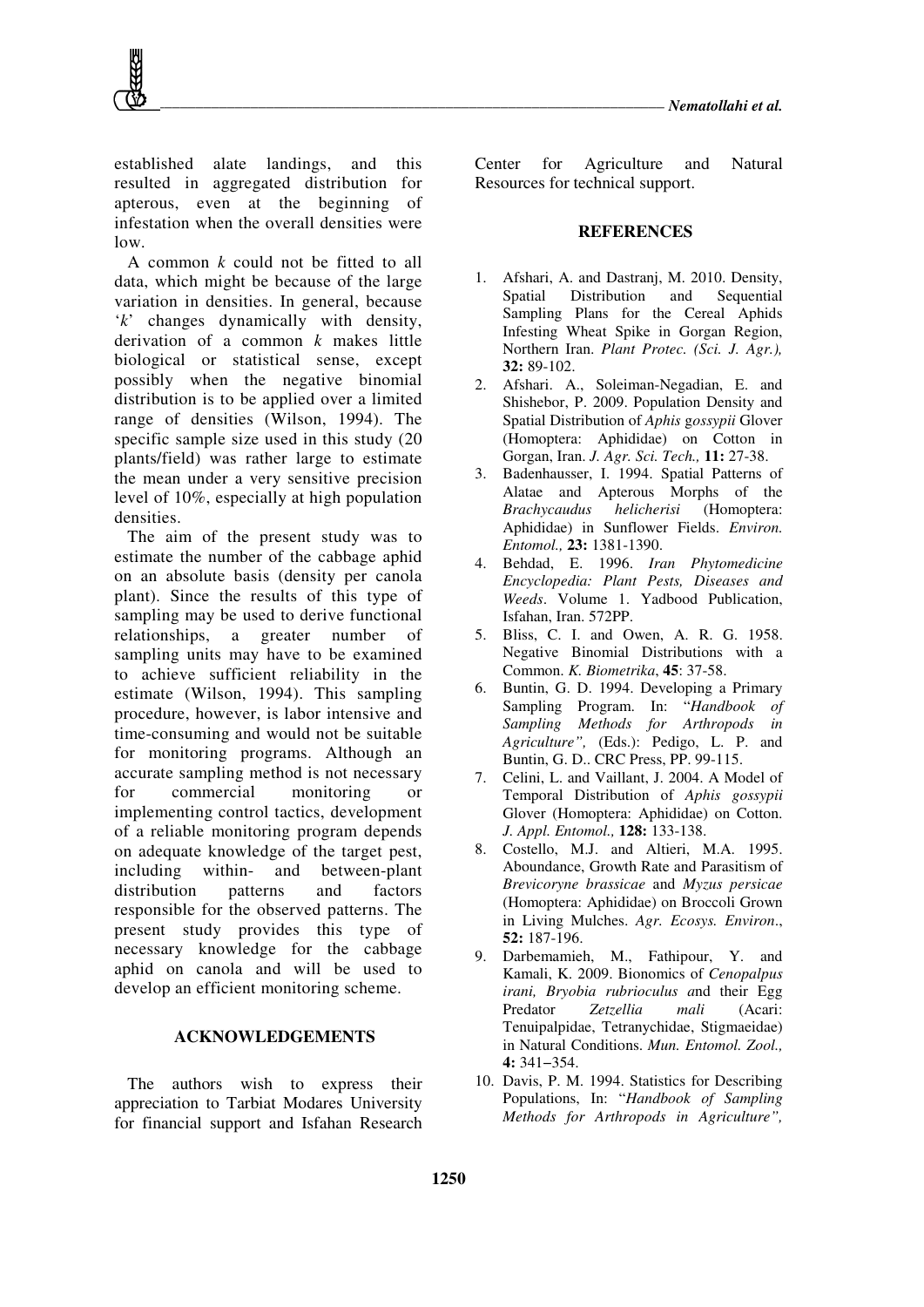- 11. Elliott, N. C. and Kieckhefer, R. W. 1986. Spatial Distributions of Cereal Aphids (Homoptera: Aphididae) in Winter Wheat and Spring Oats in South Dakota. *Environ. Entomol.,* **16:** 896-901.
- 12. Feng, M. G. and Nowierski, R. M. 1992. Variation in Spatial Pattern of the Russian Wheat Aphid (Homoptera: Aphididae) among Small Grains in the Northwestern United States. *Environ. Entomol.,* **21:** 1029- 1034.
- 13. Green, R. H. 1966. Measurement of Nonrandomness in Spatial Distributions. *Res. Popul. Ecol.,* **8:** 1-7.
- 14. Harper, F. R. and Berkenkamp, B. 1975. Revised Growth Stage Key for *Brassica campestris* and *B. napus. Can. J. Plant Sci.,*  **55:** 657-658.
- 15. Hartley, S. and Shorrocks, S. 2002. A General Framework for the Aggregation Model of Coexistence. *J. Anim. Ecol.,* **71**: 651-662.
- 16. Iwao, S. 1968. A New Regression Method for Analyzing the Aggregation Pattern of Animal Populations. *Res. Popul. Ecol.,* **10:** 1-20.
- 17. Jansson, R. K. and Smilowitz, Z. 1985. Influence of Potato Plant Phenology on the Population Dynamics of the Green Peach<br>Aphid,  $Myzus$  persicae (Homoptera: Aphid, *Myzus persicae* Aphididae). *Environ. Entomol.,* **14:** 7-11.
- 18. Khodayari, S., Fathipour, Y., Kamali, K. and Naseri, B. 2010. Seasonal Activity of *Zetzellia mali* (Stigmaeidae) and Its Preys *Eotetranychus frosti* (Tetranychidae) and *Tydeus longisetosus* (Tydeidae) in Unsprayed Apple Orchards of Maragheh, Northwestern of Iran. *J. Agr. Sci. Tech.*, **12:** 549-558.
- 19. Lloyd, M. 1967. Mean Crowding. *J. Anim. Ecol.,* **36:** 1-30.
- 20. Moradi-Vajargah, M., Golizadeh, A., Rafiee-Dastjerdi, H., Zalucki, M. P., Hassanpour, M. and Naseri, B. 2011. Population Density and Spatial Distribution Pattern of *Hypera postica* (Coleoptera: Curculionidae) in Ardabil, Iran. *Not. Bot. Horti. Agro.,* **39:** 42-48.
- 21. McCornack, B. P., Costamagna, A. C. and Ragsdale, D. W. 2008. Within-plant

Distribution of Soybean Aphid (Hemiptera: Aphididae) and Development of Node-based Sample Units for Estimating Whole-Plant Densities on Soybean. *J. Econ. Entomol.,*  **101:** 1488-1500.

- 22. Morisita, M. 1962. *I*δ Index: A Measure of Dispersion of Individuals. *Res. Popul. Ecol.,*  **4:** 1-7.
- 23. Myers, J. H. 1978. Selecting a Measure of Dispersion of Individuals. *Environ. Entomol*., **7**: 619-621.
- 24. Rahmani, H., Fathipour, Y. and Kamali, K. 2010. Spatial Distribution and Seasonal Activity of *Panonychus ulmi* (Acari: Tetranychidae) and Its Pery *Zetaellia mali* (Acari: Stigmaeidae) in Apple Orchards of Zanjan, Iran. *J. Agr. Sci. Tech.*, 12: 155-165.
- 25. Raworth, D. A., Frazer, B. D., Gilbert, N. and Wellington, W. G. 1984. Population Dynamics of the Cabbage Aphid,<br>Brevicoryne brassicae (Homoptera: *Brevicoryne brassicae* (Homoptera: Aphididae) at Vancouver, British Colombia. I. Sampling Methods and Population Trends. *Can. Entomol.,* **116:** 861-870.
- 26. Smith-Gill, S. J. 1975. Cytophysiological Basis of Disruptive Pigmentary Patterns in the Leopard Frog *Rana pipiens.* II. Wild Type and Mutant Cell Specific Patterns. *J. Morph.,* **146:** 35-54.
- 27. Southwood, T. R. E. and Henderson, P. A. 2000. *Ecological Methods*. 3rd Edition, Blackwell Science, UK, 575PP.
- 28. Taylor, L. R. 1984. Assessing and Interpreting the Spatial Distribution of Insect Populations. *Ann. Rev. Entomol.,* **29:** 321- 357.
- 29. Trumble, J. T. 1982. Aphid (Homoptera: Aphididae) Population Dynamics on Broccoli in an Interior Valley of California. *J. Econ. Entomol.,* **75:** 841-847.
- 30. Ward, S. A. R., Chambers, J., Sunderland, K. and Dixon, A. F. G. 1986. Cereal Aphid Populations and the Relation between Mean Density and Spatial Variance. *Netherl. J. Plant Pathol.,* **92:** 127-132.
- 31. Wilson, L. T. 1994 Estimating Abundance, Impact, and Interactions among Arthropods in Cotton Agro Ecosystems, In: "*Handbook of Sampling Methods for Arthropods in Agriculture",* (Eds.): Pedigo, L. P. and Buntin, G. D.. CRC Press, PP. 475-514.